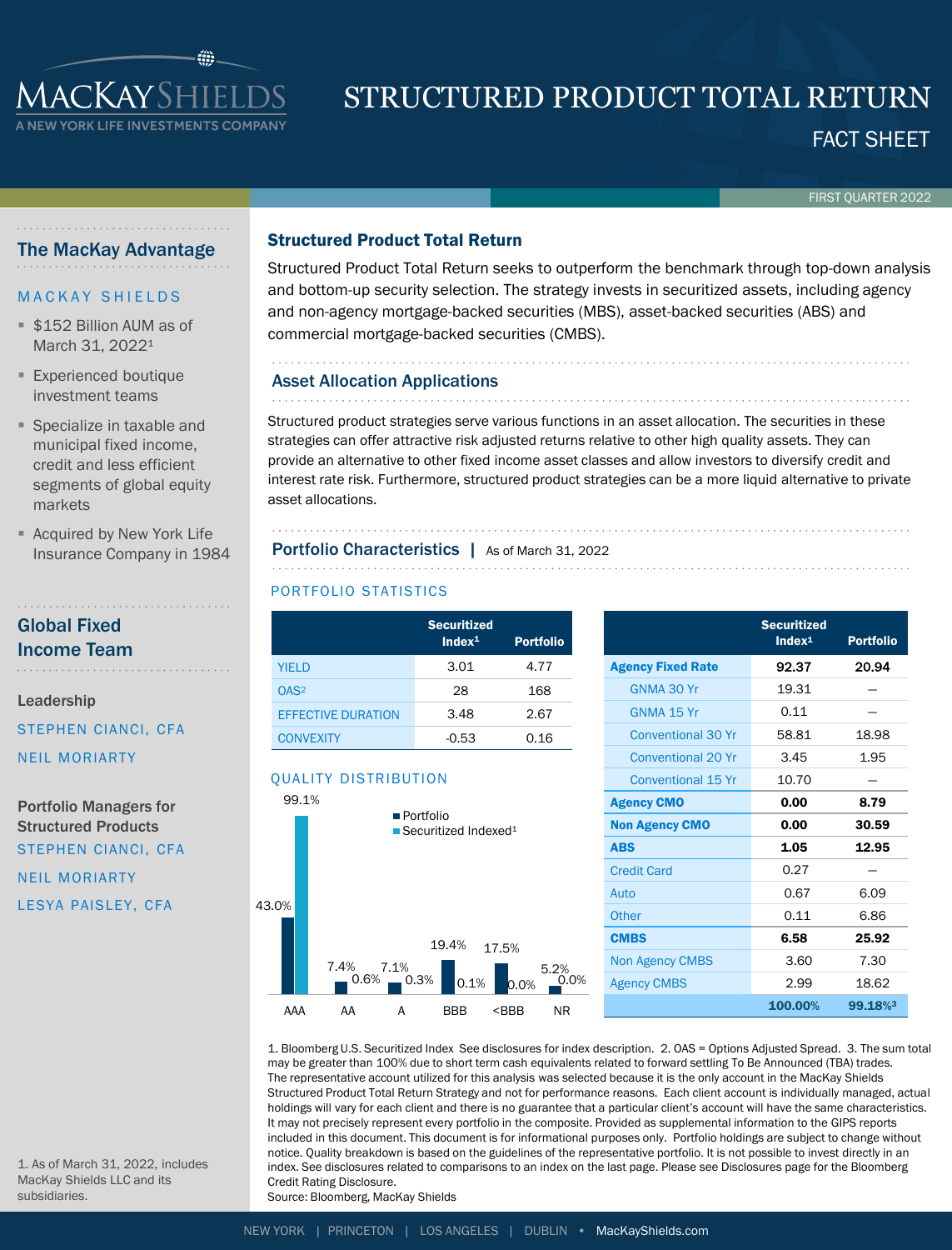# STRUCTURED PRODUCT TOTAL RETURN



| <b>DESCRIPTION</b>                               | A benchmark aware fixed income portfolio investing in primarily structured product<br>bonds across residential MBS, commercial MBS and asset-backed securities |  |  |  |  |  |
|--------------------------------------------------|----------------------------------------------------------------------------------------------------------------------------------------------------------------|--|--|--|--|--|
| <b>OBJECTIVE</b>                                 | <b>Total Return</b>                                                                                                                                            |  |  |  |  |  |
| <b>INFORMATION RATIO/</b><br><b>SHARPE RATIO</b> | $0.7 - 1.0$                                                                                                                                                    |  |  |  |  |  |
| <b>BENCHMARK</b>                                 | Bloomberg U.S. Securitized                                                                                                                                     |  |  |  |  |  |
| <b>DURATION TARGET</b>                           | Index duration; $+/25%$                                                                                                                                        |  |  |  |  |  |
| <b>RATINGS</b>                                   | Mostly investment grade with the ability to invest 20%<br>in below investment grade and non-rated bonds                                                        |  |  |  |  |  |
| <b>MATURITY RESTRICTIONS</b>                     | None                                                                                                                                                           |  |  |  |  |  |
| NON U.S.                                         | Yes                                                                                                                                                            |  |  |  |  |  |
| NON \$                                           | Limited to 5%                                                                                                                                                  |  |  |  |  |  |
| <b>DERIVATIVES</b>                               | Futures, Swaps, CDX                                                                                                                                            |  |  |  |  |  |

For illustrative purposes only.

There is no guarantee that investments will be profitable or return targets will be achieved. Individual exposures may vary according to client guidelines and other factors. See disclosures related to comparisons to an index on the last page.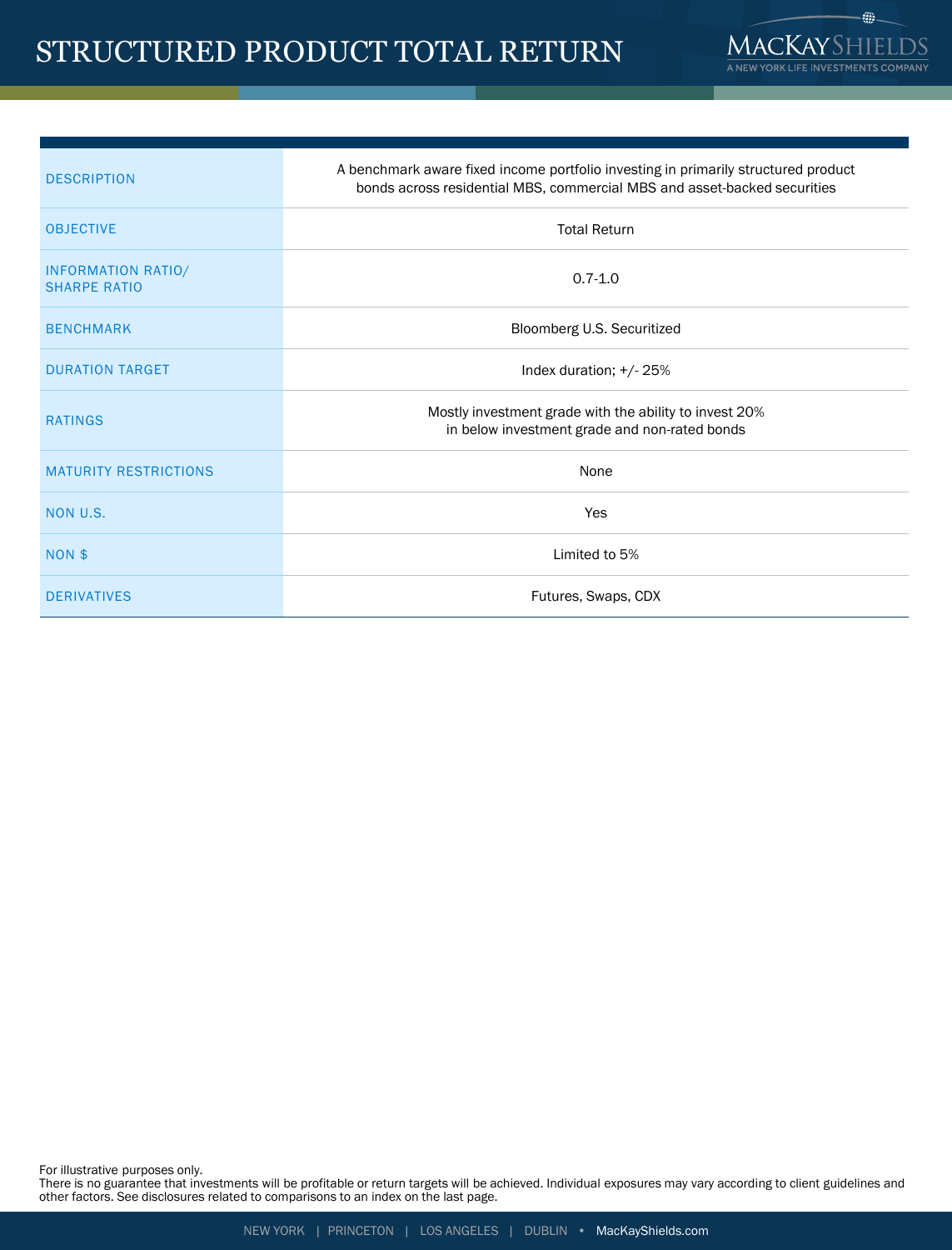

Composite Returns (%) **Period Ending March 31, 2022** 





## Composite Disclosures

|                   | <b>MacKay Shields MacKay Shields</b> |                | <b>Bloomberg</b>                                             |                  |               |          |                  |                    |                   |
|-------------------|--------------------------------------|----------------|--------------------------------------------------------------|------------------|---------------|----------|------------------|--------------------|-------------------|
|                   |                                      |                | Composite Gross Composite Net Securitized Index <sup>1</sup> | <b>Composite</b> | Benchmark $1$ |          | <b>Composite</b> |                    | Internal          |
|                   | <b>Returns</b>                       | <b>Returns</b> | <b>Returns</b>                                               | 3-Yr St Dev      | 3-Yr St Dev   | No. of   | <b>Assets</b>    | <b>Firm Assets</b> | <b>Dispersion</b> |
| <b>Period</b>     | (%)                                  | (%)            | (%)                                                          | (%)              | (%)           | Accts.   | (\$Mil)          | (SMil)             | (%)               |
| 2022 (Thru 3/31)  | $-4.5$                               | $-4.6$         | $-5.0$                                                       | N/A              | N/A           | ≤5       | 26               | 151.937            | N/A               |
| 2021              | 1.4                                  | 1.1            | $-1.0$                                                       | N/A              | N/A           | $\leq 5$ | 27               | 163.646            | 0.0               |
| 2020              | 7.2                                  | 6.8            | 4.2                                                          | N/A              | N/A           | $\leq 5$ | 27               | 153.995            | 0.0               |
| 2019 (Since 10/1) | 0.4                                  | 0.3            | 0.6                                                          | N/A              | N/A           | $\leq 5$ | 25               | 131.978            | 0.0               |

### 1. Bloomberg US Securitized Index

The Structured Product Total Return Composite includes all discretionary structured product total return accounts managed with similar objectives for a full month, including those accounts no longer with the firm. This strategy is benchmark aware, investing in primarily structured product bonds across residential MBS, commercial MBS & asset backed securities. Gross-of-fees composite performance reflects reinvestment of income and dividends and is a market-weighted average of the time-weighted return, before advisory fees and related expenses, of each account for the period since inception. Net-offees composite performance is derived by reducing the monthly gross-of-fees composite returns by 0.029%, our highest monthly fee. Policies for valuing investments, calculating performance, and preparing GIPS reports are available upon request. GIPS® is a registered trademark of CFA Institute. CFA Institute does not endorse or promote this organization, nor does it warrant the accuracy or quality of the content contained herein. Performance is expressed in US Dollars. The composite creation and inception date is 10/1/19. All portfolios in the composite are fee-paying portfolios. There can be no assurance that the rate of return for any account within a composite will be the same as that of the composite presented. Past performance is not indicative of future results.

MacKay Shields LLC, an SEC-registered investment adviser, claims compliance with the Global Investment Performance Standards (GIPS®) and has prepared and presented this report in compliance with the GIPS standards. The firm has been independently verified from January 1, 1988 through December 31, 2021. The verification report is available upon request. A firm that claims compliance with the GIPS standards must establish policies and procedures for complying with all the applicable requirements of the GIPS standards. Verification provides assurance on whether the firm's policies and procedures related to composite and pooled fund maintenance, as well as the calculation, presentation, and distribution of performance, have been designed in compliance with the GIPS standards and have been implemented on a firm-wide basis. Verification does not provide assurance on the accuracy of any specific performance report. A list including composite descriptions, pooled fund descriptions for limited distribution pooled funds, and broad distribution funds is available upon request. Indices do not incur management fees, transaction costs or other operating expenses. Investments cannot be made directly into an index. The Bloomberg US Securitized Index is referred to for comparative purposes only and is not intended to parallel the risk or investment style of the portfolios in the MacKay Shields Composite. Internal dispersion is calculated using the equal-weighted standard deviation of annual gross returns of those portfolios that were included in the composite for the entire year. The three-year annualized standard deviation measures the variability of the composite gross returns and the index returns over the preceding 36-month period. The three-year annualized standard deviation will not be available until September 30, 2022.